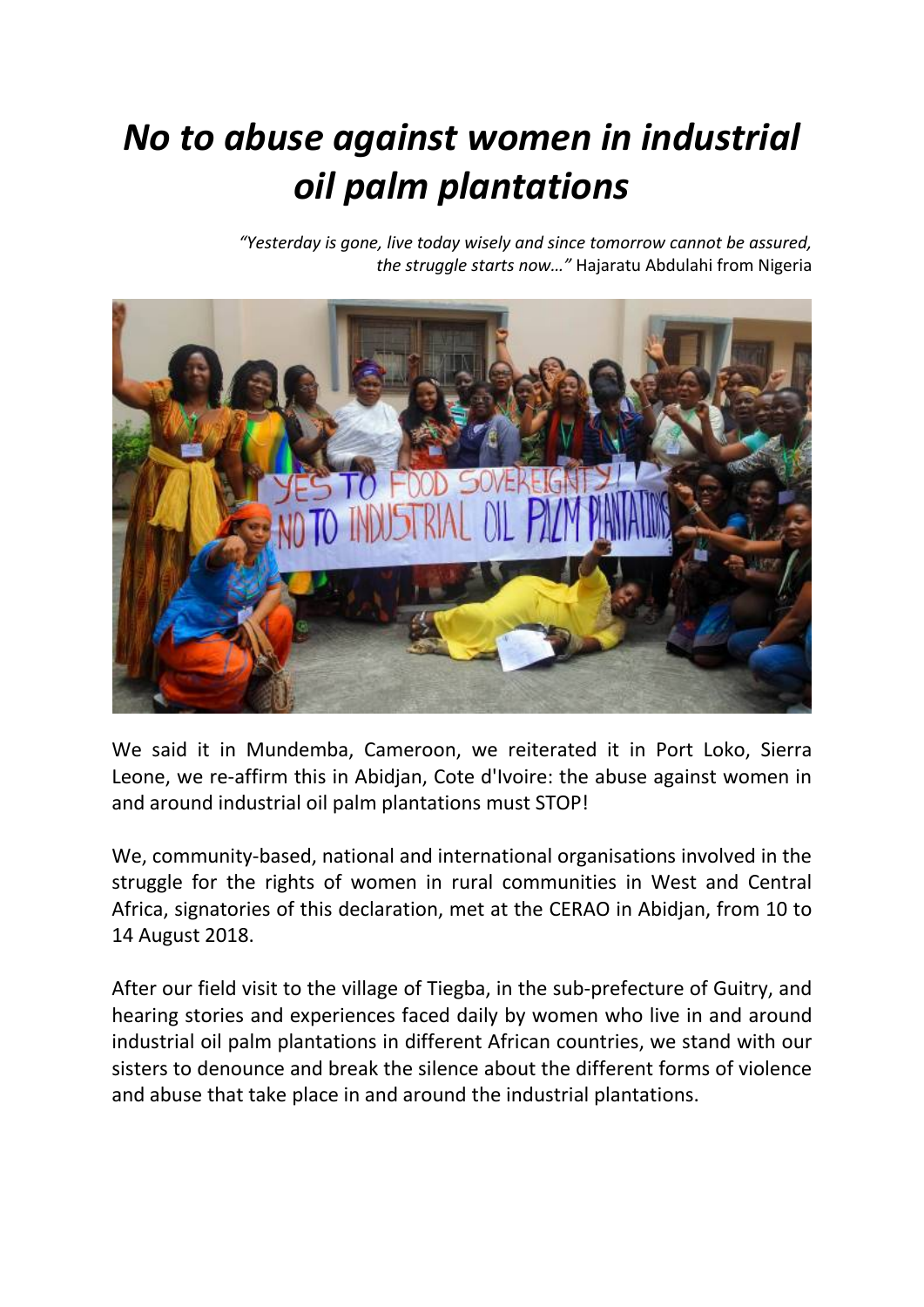We heard touching testimonies of women:

- who are arrested for picking up even only a few nuts in the plantations; - for whom neo-colonialism persists in the form of industrial plantations or customs that deny women (equal) access to family land;

- suffering under curfews imposed by oil palm plantation companies that limit freedom of movement; as a result, our sisters have been losing their babies because they could not access hospitals after curfew;

- who cannot make public cases of violence and abuse that take place in and around the industrial plantations or even under their own domestic roofs.

We also heard testimonies about agreements signed between planters growing oil palm under contracts and oil palm plantation companies that are illegitimate and which ensure all the benefit is with the companies.

We do not need to remind you that women on the African continent and, indeed the rest of the world, are the custodians of seeds and a diversity of farming practises; the nutritional value of their families rests with women, and they are always at the forefront of the struggle against poverty, through their many interventions, especially in the field of agriculture and food.

The deliberate promotion of monocultures and land policies that do not adequately involve women allow for land to be grabbed and rob women of their responsibilities of caring for their families and the land that provides for their families' needs. Monocultures kill the fertility of the soil, compromise biodiversity, pollute water sources, lead to loss of traditional knowledge, cultural and agricultural practices and decimate non-timber forest products that are an important source of income for women. Industrial plantations can never replace forests nor feed families the way women do with their family agriculture; in fact, they are a threat to the food sovereignty of rural communities.

We further denounce that industrial monoculture plantations, and particularly those of oil palm:

- plunge women living in and around industrial plantations into deep poverty; - push communities, and women in particular, to submit themselves to the neocolonialism of palm oil companies' industrial plantations;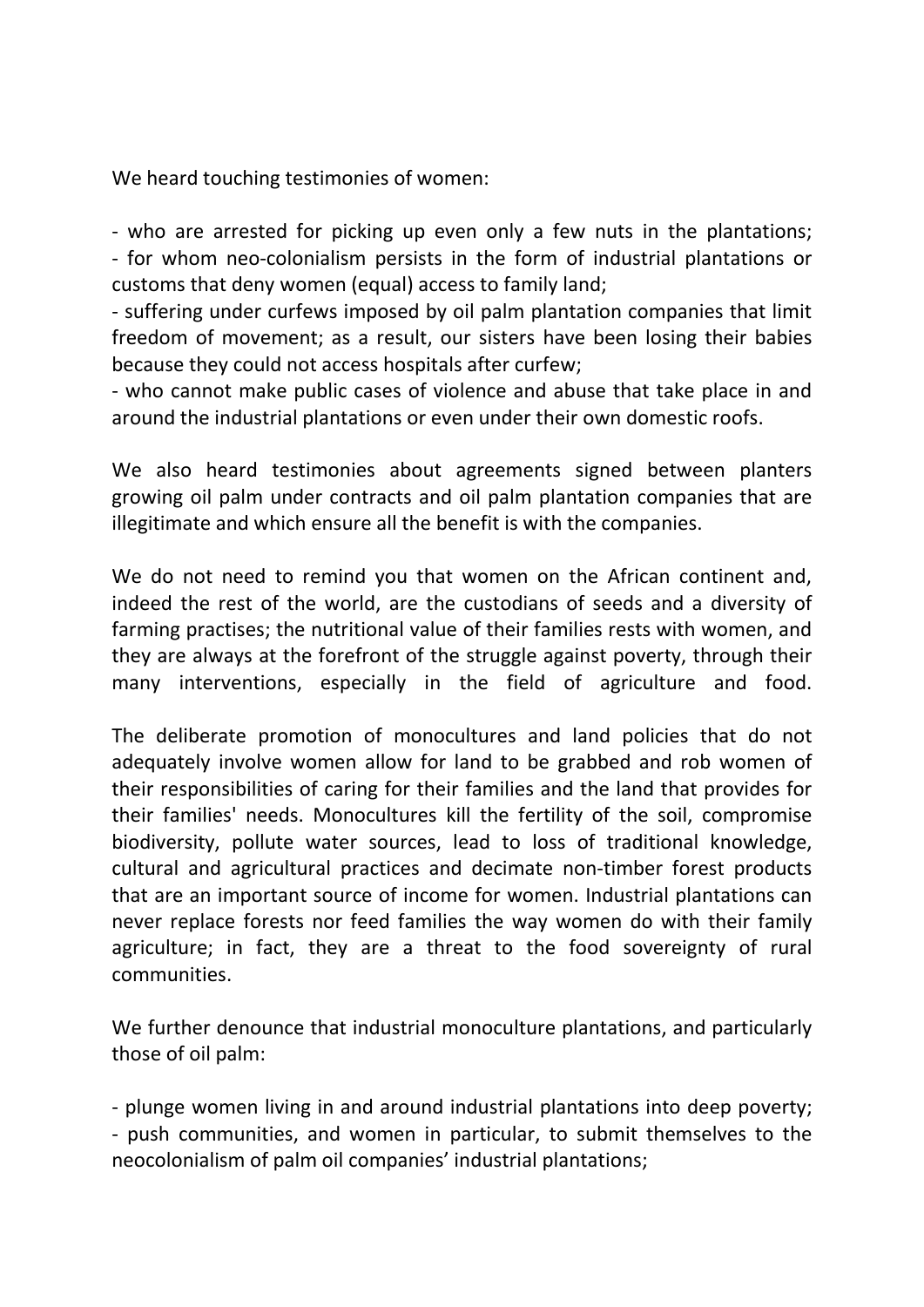- lead to the disappearance of traditional oil palm which has a wide variety of uses (medicinal, nutritional, cultural), provides economic independence to women and is valued by women for its contribution to the well-being of their families and communities.

We demand:

- that the expansion of industrial plantations stops;

- that men and women are ensured equal access to their land to cultivate and harvest;

- negotiations on land acquisition that are inclusive, transparent and which involve women directly in the decisions made that affect their land;

- denunciation at all levels of cases of rape and any other form of violence against women in and around industrial plantations;

− sustainable family farming that protects ecosystems and generates income for women in peasant farming communities;

- future generations inherit a fertile, healthy, diverse continent that we are proud of.

Enough is enough, we can no longer allow ourselves to be prisoners on our own land. We are available and capable to champion the cause that leads to reclaiming our land and protecting our biodiversity.

## **Women, women, women! Power, power, power! Femmes, femmes, femmes! Pouvoir, pouvoir, pouvoir!**

Abidjan, 14th August 2018